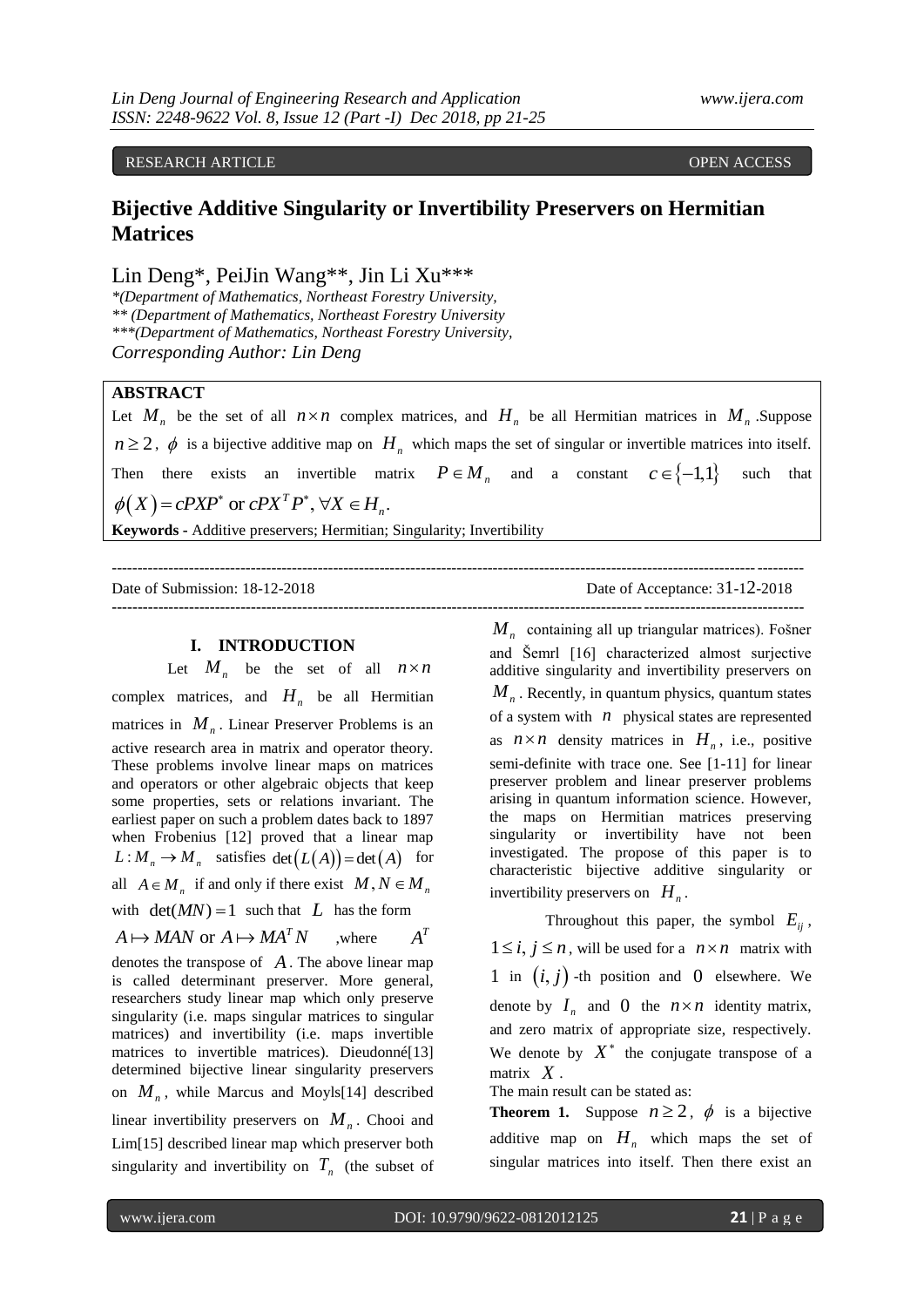invertible matrix  $P \in M_n$  and a constant  $c \in \{-1, 1\}$  such  $c \in \{-1, 1\}$  such<br>that  $\phi(X) = cPXP^*$  or  $cPX^T P^*$ ,  $\forall X \in H_n$ .

**Remark 2.** The form of general singularity preserver on  $H_n$  may be complexity. For example

$$
A = \begin{bmatrix} a & b \\ \overline{b} & d \end{bmatrix} \mapsto \begin{bmatrix} f(A) & 0 \\ 0 & 0 \end{bmatrix}
$$

where  $f$  is any additive map from  $H_2$  to real field.

**Theorem 3.** Suppose  $n \ge 2$ ,  $\phi$  is a bijective additive map on  $H_n$  which maps the set of invertible matrices into itself. Then there exist an invertible matrix  $P \in M_n$  and a constant  $c \in \{-1,1\}$  such  $c \in \{-1, 1\}$  such<br>that  $\phi(X) = cPXP^*$  or  $cPX^T P^*$ ,  $\forall X \in H_n$ .

#### **II. PRELIMINARY RESULTS**

Let us prove now two lemmas which would make the proof more concise.

**Lemma 4.** Let  $r < n$  be a positive integer. Suppose 1 0 0 0 *A A*  $A_1 \begin{bmatrix} A_1 & 0 \\ 0 & 0 \end{bmatrix}$  with  $A_1 \in H$ , invertible  $1 \quad \mathbf{A}_2$  $\begin{bmatrix} * & X_4 \end{bmatrix}$  $X_1$  *X*  $X = \begin{vmatrix} A_1 & A_2 \\ V_1 & V \end{vmatrix} \in H$  $\begin{bmatrix} X_1 & X_2 \ X_2^* & X_4 \end{bmatrix}$ e  $=\begin{vmatrix} A_1 & A_2 \\ \vdots & \vdots \\ A_n & A_n \end{vmatrix} \in H_n$  with

 $X_1 \in H_r$ . If for all integer  $\lambda$ ,  $\lambda A + X$  is singular matrix, Then  $X_4$  is singular.

**Proof.** We assume that  $X_4$  is invertible and we are going to find a contradiction.

Since 
$$
\begin{bmatrix} \lambda A_1 + X_1 & X_2 \\ X_2^* & X_4 \end{bmatrix}
$$
 is singular, we have  
 
$$
0 = \det \begin{bmatrix} \lambda A_1 + X_1 & X_2 \\ X_2^* & X_4 \end{bmatrix} = \det \begin{bmatrix} \lambda A_1 - X_2 X_4^{-1} X_2^* & 0 \\ 0 & X_4 \end{bmatrix}.
$$

Thus,  $\det(\lambda A_1 - X_2 X_4^{-1} X_2^*) = 0$  for all integer  $\lambda$ . On the other hand,  $\det(\lambda A_1 - X_2 X_4^{-1} X_2^*)$ is a polynomial of degree  $r$ , hence, there is no more than *r* different integer such that  $\det(\lambda A_1 - X_2 X_4^{-1} X_2^*) = 0$ , which is a contradiction.

**Lemma 5.** Let  $G \subset H_n$  is an additive group containing only singular matrices. Then the linear span of  $G$  is a proper subset of  $H_n$ .

**Proof.** Choose  $A \in G$  with the maximum rank, i.e., for any  $B \in G$ ,  $rankB \le rankA$ . Denote *rankA* = *r*. Because *A* is singular,  $r < n$ .

Set 
$$
A = P \begin{bmatrix} a_1 & 0 & \cdots & 0 \\ 0 & \ddots & \ddots & \vdots \\ \vdots & \ddots & a_r & 0 \\ 0 & 0 & 0 & 0 \end{bmatrix} P^*
$$
, where  $P$  is

an invertible matrix. For any  $B \in G$ , we can write

$$
B = P \begin{bmatrix} B_1 & B_2^* \\ B_2^* & B_4 \end{bmatrix} P^*, \text{ where } B_1 \in H_r. \text{ We only}
$$

need to prove  $B_4 = 0$ , then the lemma follows. We assume there exists a  $B \in G$  such that  $b_{p,q}$ , the  $(p, q)$  – th element of  $B_4$ , is nonzero. For any integer  $\lambda$ , we consider any integer  $\lambda$ , we consider<br> $(\lambda A + B)[1, \dots, r, p; 1, \dots, r, q]$ , the submatrix of  $\lambda A + B \in G$  obtained by rows  $1, \dots, r, p$ and column  $1, \cdots, r, q$ . By and column  $1, \dots, r, q$  By<br>det( $\lambda A + B$ )[1,  $\cdots, r, p; 1, \dots, r, q$ ] =  $a_1 \cdots a_r b_{pq} \lambda^r + g(\lambda)$ where, g is some polynomial of  $\lambda$  with degree less than r and  $a_1 \cdots a_r b_{pq} \neq 0$ , we obtain that there exists integer  $\lambda_0$ such that  $\det(\lambda A + B)[1, \cdots, r, p; 1, \cdots, q] \neq 0.$ 

Hence  $\lambda_0 A + B$  has a rank bigger than A, which is a contradiction.

**Lemma 6.** Let  $m > n$  be a positive integer. Suppose that  $X_1, \dots, X_m \in H_n$  satisfying for any proper subset  $J \subset \{1, \dots, m\}$ ,  $\det \left( \sum_{j \in J} X_j \right) = 0$ . Then  $\det \left( \sum_{j=1}^m X_j \right) = 0$ . **Proof.** The proof is similar to [16].

**Lemma 7.** [17] Let  $L$  is a bijective additive map on  $H_n$ . Then  $rankL(A)=1$  whenever  $rank(A)=1$  if and only if there exist an invertible matrix  $P \in M_n$  and a constant such *c 11111111111111111111111111111* that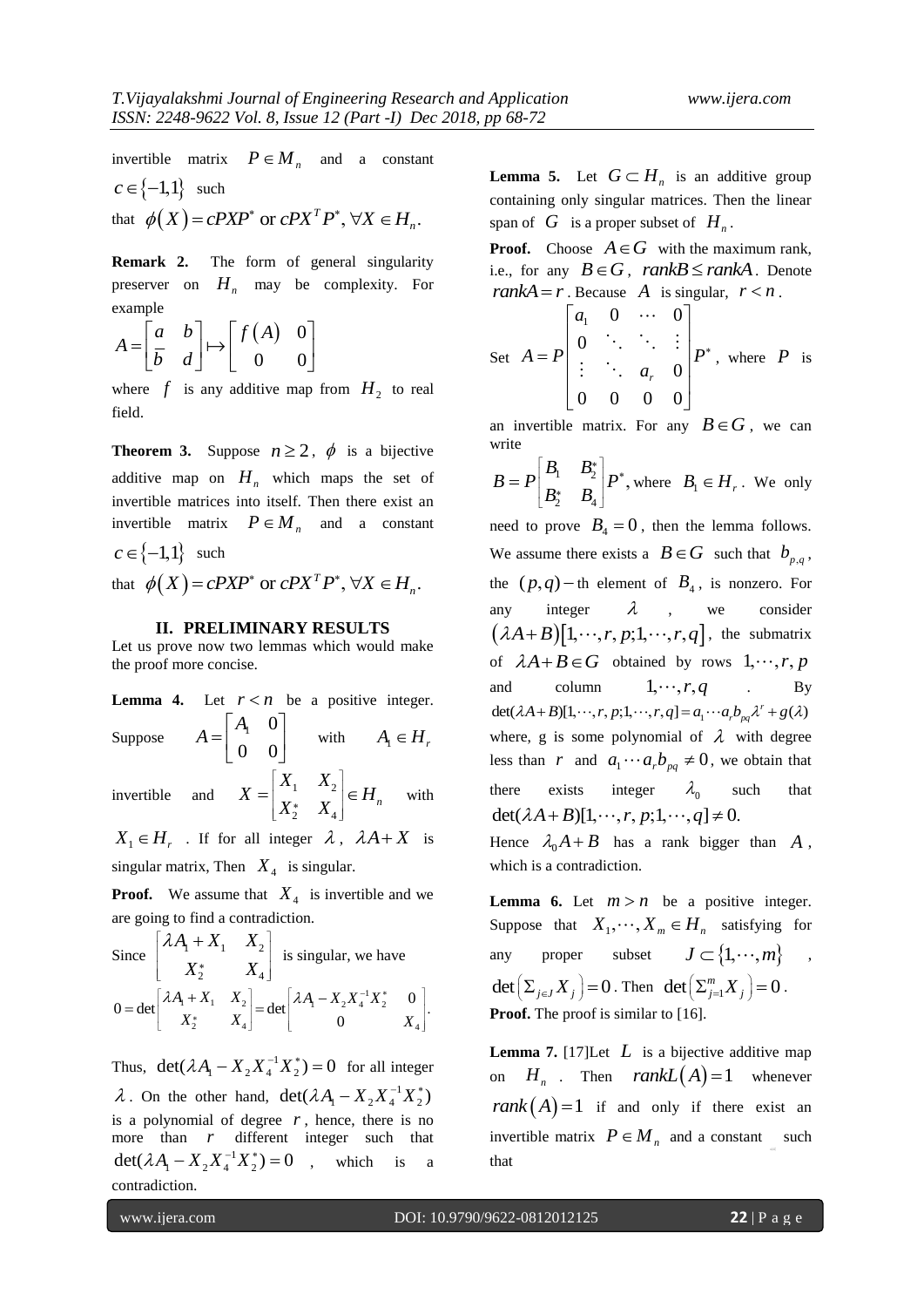$L(X) = cPXP^*$  or  $cPX^TP^*$ ,  $\forall X \in H_n$ .

## **III. THE PROOF OF THEOREM 1**

Inspired by Lemma 7, we intend to prove  $\phi$ satisfying the assumption of Lemma 7.

If  $n = 2$ ,  $\phi(X) \neq 0$  for any  $X \neq 0$  since  $\phi$ is a bijective map. Because  $\phi$ preserves singularity, then  $rank \phi(A) = 1$ whenever  $rank(A) = 1$ .

We next assume  $n \geq 3$ .

If there exist a rank-1 matrix *A* such that  $1 < r = rank \phi(A) < n$ , we want to find a contradiction.

Because  $rankA = 1$ , we may find invertible matrix *Q* such that

$$
A = Q \begin{bmatrix} a & 0 & \cdots & 0 \\ 0 & 0 & \ddots & \vdots \\ \vdots & \ddots & \ddots & 0 \\ 0 & \cdots & 0 & 0 \end{bmatrix} Q^*
$$

and

and  
\n
$$
\phi(A) = T \begin{bmatrix} b_1 & 0 & \cdots & 0 \\ 0 & \ddots & \ddots & \vdots \\ \vdots & \ddots & b_r & 0 \\ 0 & \cdots & 0 & 0 \end{bmatrix} T^*.
$$

After composing  $\phi$  with the linear transformation  $A \mapsto T^{-1}QAQ^*T^{*-1}$ , we may assume that  $\phi(aE_{11}) = b_1 E_{11} + \cdots + b_r E_r.$ For any  $X \in H_n$  with  $rankX \leq n-2$ . For any  $A \in H_n$  with  $rankA \le n-2$ .<br>Becaus  $rank(X + \lambda aE_{11}) \le rankX + 1 \le n-1$ , for any integer  $\lambda > 0$ , we have

 $rank\phi\left(X + \lambda aE_{11}\right) \leq n-1$ , that is, for all integer  $\lambda$ ,  $\lambda A + X$  $\begin{bmatrix} b_1 & 0 & \cdots & 0 \end{bmatrix}$ 

$$
\phi(X)+\lambda\begin{bmatrix}b_1 & 0 & \cdots & 0\\0 & \ddots & \ddots & \vdots\\ \vdots & \ddots & b_r & 0\\0 & \cdots & 0 & 0\end{bmatrix}
$$

is singular matrix. By Lemma 4, we have  $(X) = \begin{vmatrix} A_1 & A_2 \\ A_1 & A_2 \end{vmatrix}$ 2  $\Lambda_4$  $X_1$  *X*  $\phi(X) = \begin{bmatrix} X_1 & X_2 \\ X_2^* & X_4 \end{bmatrix}$  $=\begin{pmatrix} 1 & 1 & 1 \\ \mathbf{v} & \mathbf{v} \end{pmatrix}$  with  $X_4 \in H_{n-r}$  is

singular.

 $\Gamma(X) = cPXY'$  or  $cPX'P'$ ,  $\sqrt{x} \in H_n$ <br>
ITER PRODOI: OF THEOREM 11.<br>
Transfer and  $Y = H_1 + \cdots + T_{n-1}$ , with results  $Y = H_2 + \cdots + T_{n-1}$ , with  $r \cos \lambda Y = 1$ . Let<br>  $\ln(\lambda Y) = 1$ ,  $\lambda Y = 2$ ,  $\phi(X) = 0$  for any  $X = 0$  since  $\phi$ <br>  $\phi$  For any fixed matrix  $Y \in H$ <sub>n</sub> with  $rankY = n - 1$  We can write Y as  $Y = Y_1 + \cdots + Y_{n-1}$ , with *rankY<sub>k</sub>* = 1 . Let  $\phi(Y_k)[r+1,\cdots,n]$  be be the principal  $(n - r)$ -square submatrix of  $\phi(Y_k) \in G$ obtained by deleting rows  $1, \dots, r$ , and columns 1,  $\cdots$ , *r*. We have det  $\phi(Y_k)[r+1, \cdots, n] = 0$ . Because  $r > 1$ , we have  $n-r < n-1$ . Then, for any proper subset  $J \subset \{1, \dots, n-1\}$ , it is obvious that  $rank(\sum_{j \in J} Y_j) \leq n-2$ . Apply Lemma 6 to  $\phi(Y_k)[r+1, \cdots, n]$ , we have  $(Y)[r+1,\dots,n] = \det \left( \sum_{k=1}^{n-1} \phi(Y_k)[r+1,\dots,n] \right)$  $\phi(Y_k)[r+1, \dots, n]$ , we have<br>det  $\phi(Y)[r+1, \dots, n] = \det(\sum_{k=1}^{n-1} \phi(Y_k)[r+1, \dots, n]) = 0$ . Again, for any fixed invertible matrix  $Z \in H_n$ , we can write  $Z$  as  $Z = Z_1 + \cdots + Z_n$ , with  $rank Z_k = 1$  . for any proper subset  $J \subset \{1, \dots, n\}$ ,  $rank(\Sigma_{j \in J} Z_j) \leq n-1$ , apply Lemma 6 to  $\phi(Z_k)[r+1,\dots,n]$  , we have Lemma 6 to  $\phi(Z_k)[r+1, \dots, n]$ , we have<br>det  $\phi(Z)[r+1, \dots, n] = \det(\sum_{k=1}^n \phi(Z_k)[r+1, \dots, n]) = 0$ . Counting the above, we have  $\det \phi(A)[r+1, \dots, n] = 0$ , for all  $A \in H_n$ . Thus, we obtain by using Lemma 5 that  $\phi$  is not a bijective map. So we have  $\phi$  preserve rank-1. Using lemma 7 we complete the proof of Theorem.

#### **IV. PROOF OF THEOREM 3**

**Lemma 8.** Let  $\phi$  is an additive map on real space V,  $p/q$  a rational number and  $x \in V$ , then  $\phi\left(\frac{p}{q}x\right) = \frac{p}{q}\phi\left(x\right)$  $\phi\left(\frac{p}{q}x\right) = \frac{p}{q}\phi\left(x\right)$ .

**Proof.** Because  $\phi$  is additive, we have  $\phi(0) = 0$ , and  $\phi(-x) = -\phi(x)$ , moreover,  $\phi(px) = \phi(x + \cdots + x) = \phi(x) + \cdots + \phi(x) = p\phi(x)$ and  $f(x) = \phi \left( q \frac{1}{x} x \right) = q \phi \left( \frac{1}{x} x \right)$  $\left(\frac{1}{q}x\right) = q\phi\left(\frac{1}{q}\right)$ and<br>  $\phi(x) = \phi\left(q\frac{1}{q}x\right) = q\phi\left(\frac{1}{q}x\right)$ then

 $\left(\frac{1}{x}\right) = \frac{1}{x} \phi(x)$  $q^{\alpha}$ <sup> $\int$ </sup> $q$  $\phi\left(\frac{1}{a}x\right) = \frac{1}{a}\phi\left(\frac{1}{a}x\right)$  $(q)$ .Hence  $\phi\left(\frac{p}{q}x\right) = \frac{p}{q}\phi\left(x\right)$  $\phi\left(\frac{p}{q}x\right) = \frac{p}{q}\phi\left(x\right)$ .

**Lemma 9.** Let  $\phi$  is bijective additive invertibility preverser on  $H_n$ , then there is a positive or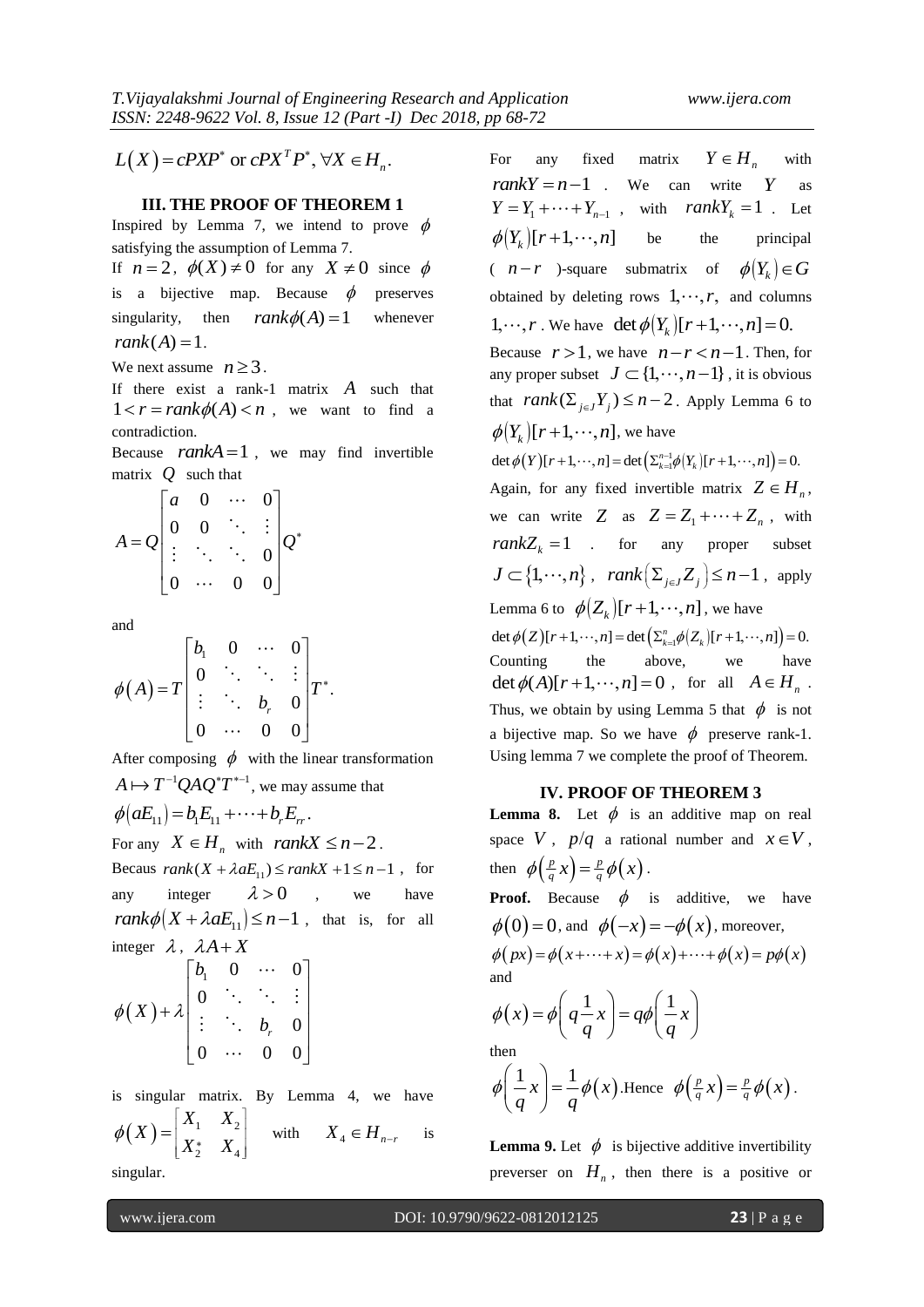negative definite matrix  $A \in H_n$  such that

 $\phi(A) = I_n$ . Moreover,  $\phi$  is both singurlar and invertibility preverser.

**Proof.** Since  $\phi$  is bijective there exists  $A \in H_n$  such that  $\phi(A) = I_n$ .

We prove that  $A$  is positive or negative semi-definite. Otherwise, if  $\overline{A}$  is indefinite, then there exists an invertible  $T \in M_n$  such that

$$
A = Tdiag(1, -1, \varepsilon_3, \cdots, \varepsilon_n)T^*
$$
, with

$$
\mathcal{E}_k \in \{-1, 0, 1\}.
$$
 Let  

$$
B_x = T \begin{bmatrix} 0 & x \\ \overline{x} & 0 \end{bmatrix} \oplus 0 \begin{bmatrix} T^*, x \in C \end{bmatrix}
$$

then  $A + \lambda B_x$  is invertible for any rational number  $\lambda$  , so is  $I + \lambda \phi(B_x)$  . Hence  $\phi(B_x) = 0$ ,  $\forall x \in C$ , which is contradicting that  $\phi$  is bijective. Without of loss generality, we assume *A* is positive semi-definite.

We next prove *A* must be invertible. Otherwise, there exists an invertible  $T \in M_n$  such that  $A = T(I_r \oplus 0_t)T^*$  with  $t \ge 1$ . Let  $B = T(0, \oplus I_t)T^*$ , then for any negative rational number  $\lambda$ , we have  $A + \lambda B$  is invertible, and  $\phi(A + \lambda B) = I + \lambda \phi(B)$  Set  $|\lambda|$  small enough, then  $\phi(A + \lambda B)$  is positive definite. Replacing  $\phi$ by Replacing  $\phi$  by<br>  $X \mapsto [I + \lambda \phi(B)]^{-1/2} \phi(X)[I + \lambda \phi(B)]^{-1/2}$ 

, then  $\phi(A + \lambda B) = I$  and  $A + \lambda B$  is indefinite, which is a contradiction.

Define 
$$
\psi: H_n \to H_n
$$
,

 $\psi(X) = \phi(A^{1/2} X A^{1/2}),$  then  $\psi$  is a bijective map on  $H_n$  preversing invertible, and  $\psi(I) = \phi(I) = I$ . For any  $\psi(X) \in H_n$  is singurlar, then X must be singurlar, i.e.  $\psi^{-1}$ maps the singurlar set of  $H_n$  into singurlar matrices set. By Theorem 1,  $\psi^{-1}$  maps the invertible matrices set of  $H_n$  into invertible matrices set, so is  $\psi$ .

**Proof of Theorem 3** By Lemma 9, we have  $\phi$ 

is satifying Theorem 1, and we drive the result directly.

#### **ACKNOWLEDGMENTS**

The authors thank the anonymous referee for his helpful comments and suggestions which improved greatly this paper.

Funding comes from Student's Platform for Innovation and Entrepreneurship Training Program in Northeast Forestry University (201710225275)

## **REFERENCES**

- [1]. C. K. Li and S. Pierce, "A survey on linear preserver problems," Amer. Math. Monthly, vol. 108, pp. 591-605, 2001.
- [2]. A. Fošner, Z. Haung, C. K. Li and N. S. Sze, "Linear preservers and quantum information science," Linear and Multilinear Algebra, Inpress. doi: 10.1080/03081087.2012.740029
- [3]. K. He, J. C. Hou and C. K. Li, "A geometric characterization of invertible quantum measurement maps," Journal of Functional Analysis, vol. 264, pp. 464–478, 2013.
- [4]. S. Friedland, C. K. Li, Y. T. Poon and N. S. Sze, "The automorphism group of separable states in quantum information theory," Journal of mathematical physics, vol. 52, pp. 042203, 2011.
- [5]. M. A. Nielsen, I. L. Chuang, Quantum computation and quantum Cambridge University Press, 2000.
- [6]. Z. Zhou and M. Zhu, "Extended Cesáro operators between generalized Besov spaces and Bloch type spaces in the unit ball," Journal of Function Spaces and Applications, vol. 7, no. 3, pp. 209-223, 2009. doi:10.1155/2009/548956
- [7]. A. Ahmed and M. Bakhit, "Properties of Toeplitz Operators on Some Holomorphic Banach Function Spaces," Journal of Function Spaces and Applications, vol. 2012, Article ID 517689, 18 pages, 2012. doi:10.1155/2012/517689
- [8]. O. Agratini, "Linear operators that preserve some test functions," International Journal of Mathematics and Mathematical Sciences, vol. 2006, Article ID 94136, 11 pages, 2006. doi:10.1155/IJMMS/2006/94136
- [9]. D. Huo, B. Zheng, and H. Liu, "Characterizations of Nonlinear Lie Derivations of  $B(X)$ ," Abstract and Applied Analysis, vol. 2013, Article ID 245452, 7 pages, 2013. doi:10.1155/2013/245452
- [10]. H. Yao and B. Zheng, "Zero Triple Product Determined Matrix Algebras," Journal of Applied Mathematics, vol. 2012, Article ID 925092, 18 pages, 2012. doi:10.1155/2012/925092
- [11]. M. H. Chan, M. H. Lim and K. K. Tan, "Linear preservers on matrices," Linear Algebra and its Applications, vol. 93, pp. 67-80, 1987.
- [12]. G. Frobenius, "Uber die Darstellung der endlichen Gruppen durch Linear Substitutionen," Sitzungsber Deutsch. Akad. Wiss. Berlin. pp. 994-1015, 1897.
- [13]. J. Dieudonné, "Sur une généralisation du groupe